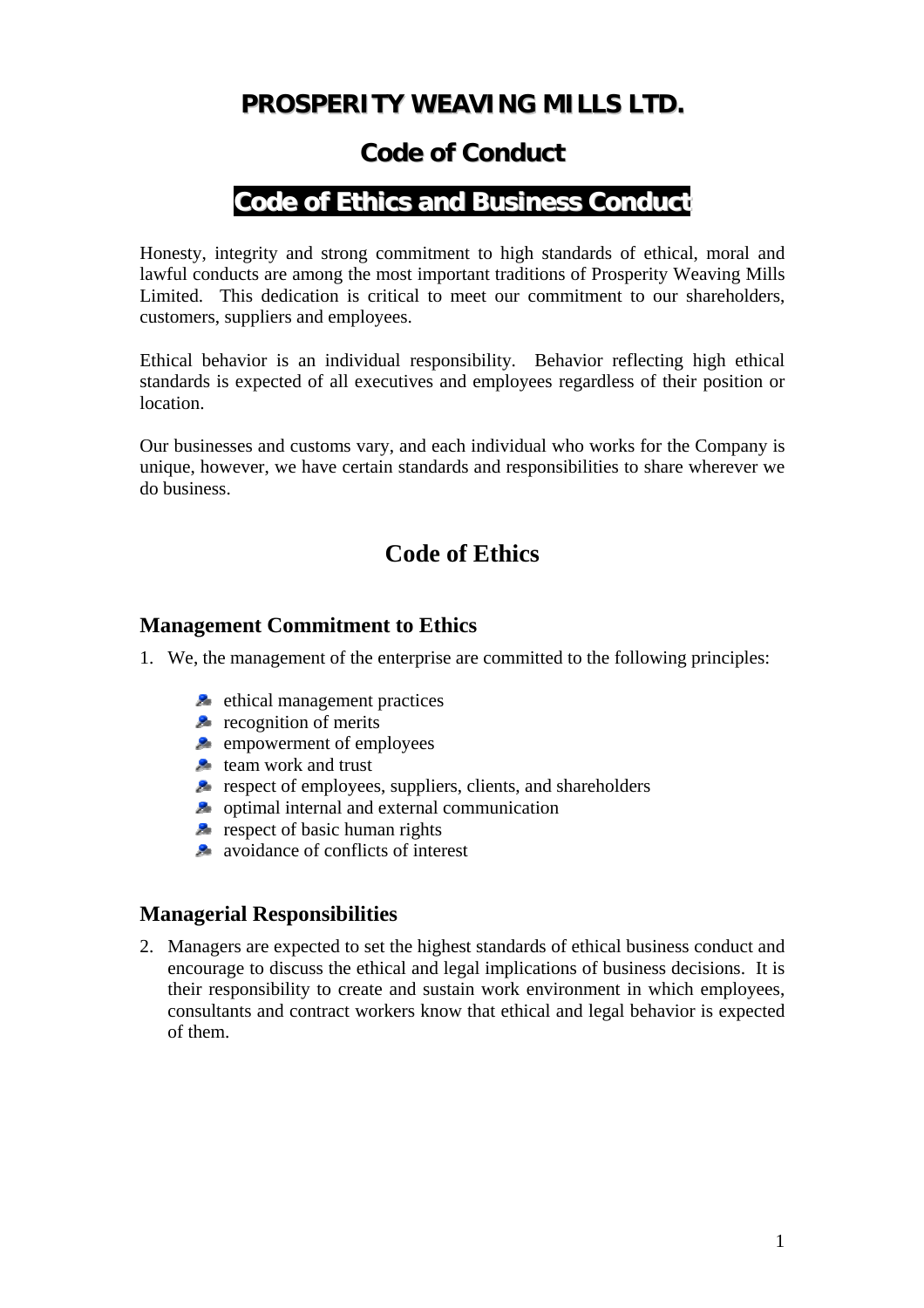3. Managers must be diligent in looking for indications that unethical or illegal conduct has occurred, and take appropriate and consistent action to address any situations that seem to be in conflict with the law or the Code.

## **Employee Commitment to Ethics**

- 4. All employees should have the opportunity to contribute, learn, grow and advance based on merit. Ethical principles which employees must follow include:
	- **A** honesty
	- $\blacktriangleright$  keeping their promises
	- **A** fairness
	- $\blacktriangleright$  respect of others
	- **2** cohesion
	- $\blacktriangleright$  integrity
	- $\blacktriangleright$  loyalty
	- $\blacktriangleright$  feeling of belongingness

### **Code, Policies and Applicable Laws**

5. It is management's responsibility to ensure compliance with the code, Company's policies and all prevailing applicable laws in conducting business within the country and around the globe.

### **Confidentiality**

- 6. We safeguard confidential information by keeping it secure, avoiding discussion in public areas and limiting access to those who have to know for execution of their duties.
- 7. Information that is not generally disclosed and is helpful to the company must be protected.

### **Conflict of Interest**

8. Actions must be based on sound business judgment, and not motivated by personal interest or gain. Any situation that creates or appears to create a conflict of interest between personal interests and the interests of the Company will be avoided.

### **Protecting Company Assets**

- 9. All employees are entrusted with numerous company assets, and have a special responsibility to protect them.
- 10. Company resources should be used only to conduct company business or for purposes authorized by management.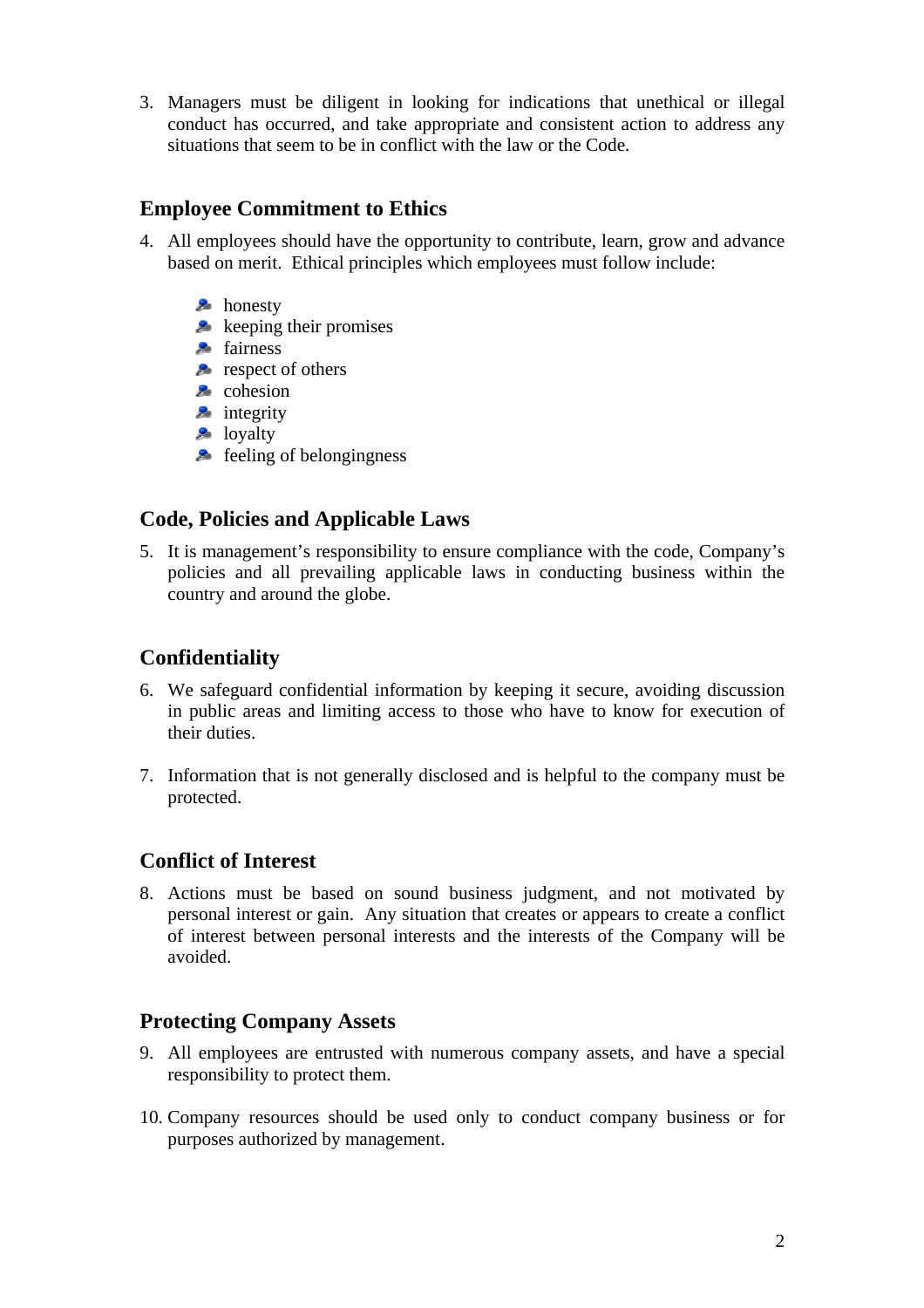- 11. Unauthorized copying of software, tapes, books and other legally protected work is a misuse of assets and may expose the company to legal liability.
- 12. Any act by Company's employee that involves theft, fraud, embezzlement, or misappropriation of any property/asset is prohibited.

### **Favors and Benefits**

- 13. Employees should not exploit their position to influence vendors, subordinates or any other person to provide any undue favor or benefits, whether financial or otherwise, to themselves or others.
- 14. Employees shall not provide or offer to provide any favors or benefits to government departments or engage in any activities which could influence the business decisions and violate the law. Offering or providing bribes or kickbacks is prohibited in all circumstances.
- 15. Gifts and entertainment may be used in developing business relationships and not be lavish or in excess of the generally accepted business practices of industry.

## **Competitive Information**

16. The Company will always obtain information regarding customers, suppliers and competitors legally and ethically. Theft of proprietary information, inducing disclosures by a competitor's past or present employees is prohibited.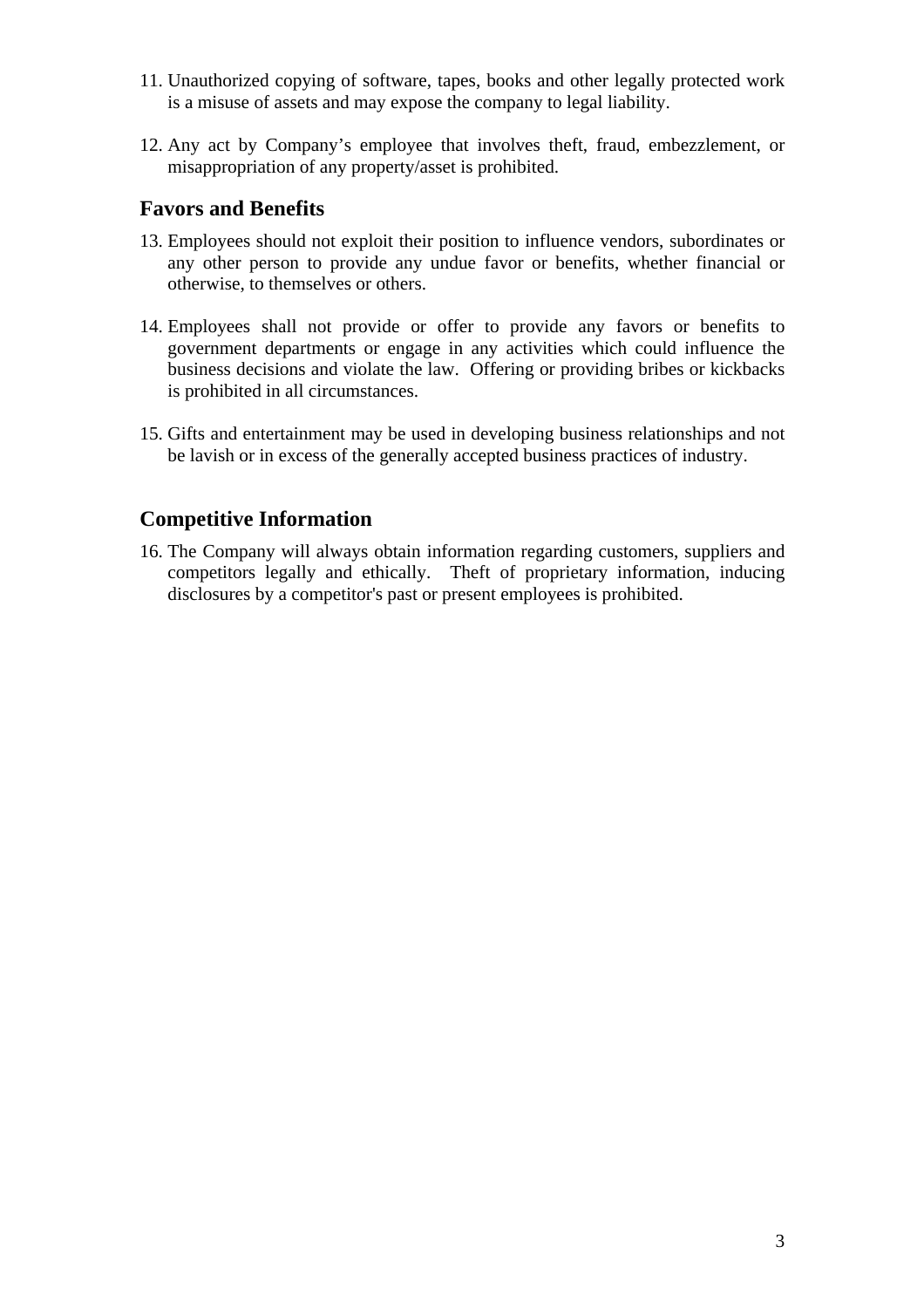# **Business Conduct**

### **Customers**

- 1. The Company ensures that its products and services meet customer requirements and product specification.
- 2. Labeling of products will be complete, fair and honest. Only claims which can be substantiated and fulfilled are made by the company, its employees and its agent.

### **Shareholders**

- 3. We ensure shareholders' participation and respect their rights to information while protecting the interests of other stakeholders.
- 4. The Company respects the right of shareholders to submit proposals for vote and to ask questions at the annual meeting.
- 5. Shareholders are informed about significant and material violations of corporate policies (including codes of conduct) and any adverse decisions by tribunals or courts.

### **Employees**

- 6. The Company values its employees and their contributions towards its operations.
- 7. The Company pays adequate wages to enable employees, to meet the basic needs for themselves and their families.
- 8. The Company will not make any discrimination in its policies of employment and remuneration, whether by race, age, gender, disability or religion.
- 9. Each worker be employed on the basis of their ability to do the job, rather than on the basis of personal characteristics or beliefs.
- 10. Training, development, promotion and advancement opportunities within the company are available to all employees.
- 11. The Company recognizes the need for supporting and/or providing the essential social infrastructure and community services to its workers.
- 12. All those who work within and on the Company's premises, whether permanent, temporary or contractual, shall receive equal protection especially in provision of equipment and information concerning their health and safety at work.

#### **Suppliers/Subcontractors**

13. The Company accepts its responsibility to use its purchasing power to encourage good corporate organizations among its suppliers.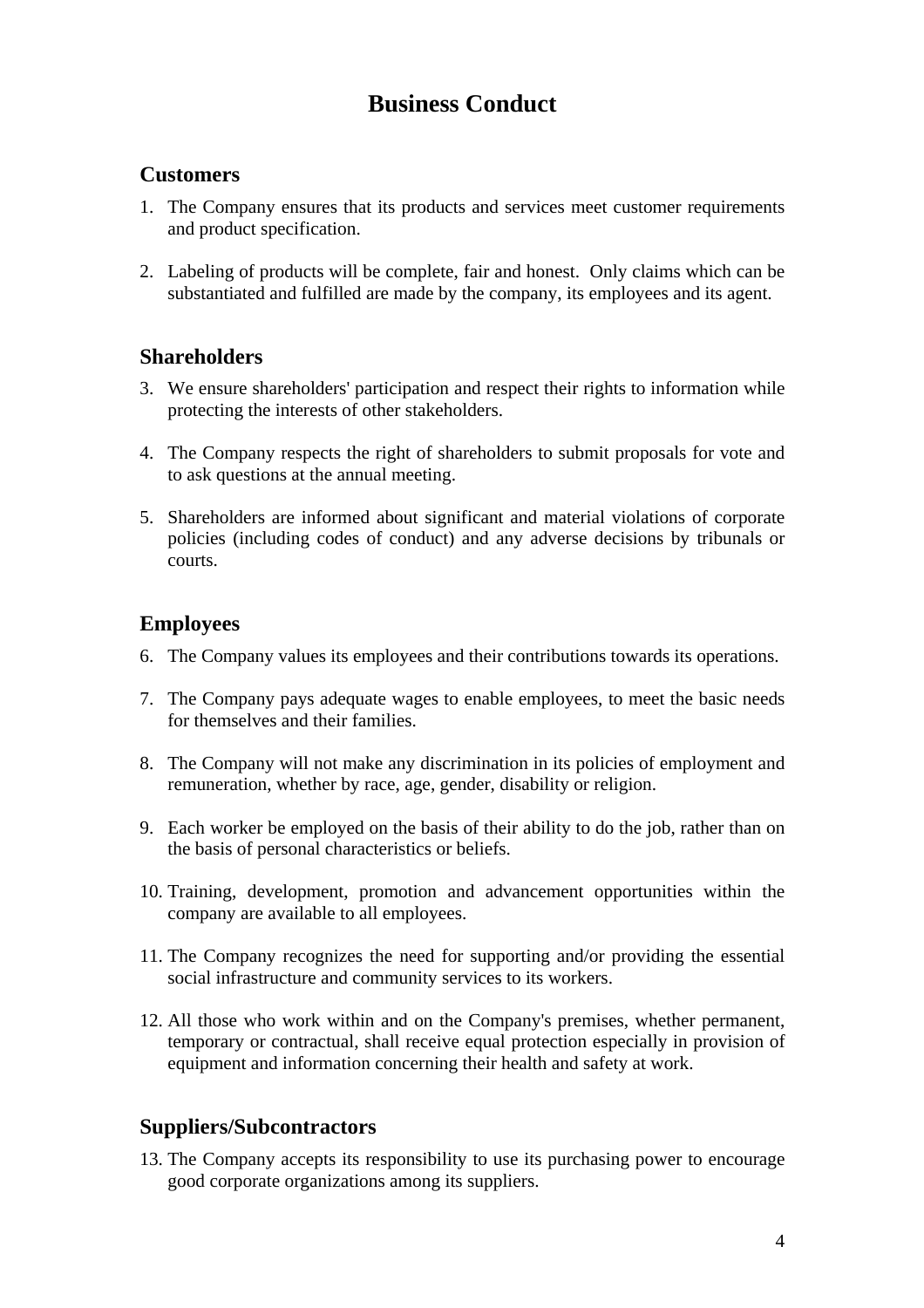- 14. The Company is careful in its negotiations and contractual arrangements with other companies. This includes fair dealing, prompt payment and the avoidance of corrupt practices, bribes and questionable payment.
- 15. The Company seeks out supplies who meet the same standards on environmental and social grounds as the company sets for its own products.
- 16. The Company will not enter into contracts with suppliers who use any form of forced or bonded labour.

#### **Accuracy of Business Records**

- 17. Employees throughout the Company are responsible for properly, honestly and accurately recording any kinds of information.
- 18. All financial books, records and accounts accurately reflect transactions and events, and conform both to generally accepted accounting principles and to Company's system of internal controls.

#### **Working Hours**

19. Working hours in accordance with local standards are followed at all sites and offices of the Company.

#### **Wages and Benefits**

20. We ensure that wages and social benefits are in accordance with laws in force or prevailing wage practice in the country.

#### **Health, Safety and Environment**

- 21. The Company is committed to provide a safe and healthy work environment to its employees. Each facility is required to have a safety program in place that includes appropriate training programs. The Company will meet applicable laws and government regulations as well as Company's own standards.
- 22. Each employee is responsible for observing the safety and health rules and practices that apply to his or her job. Employees are also responsible for taking precautions necessary to protect themselves and their co-workers, including immediately reporting accidents, injuries, and unsafe practices or conditions. Appropriate and timely action will be taken to correct known unsafe conditions.

### **Child Labor**

23. The Company discourages and prohibits the use of child labour. In this regard, we respect and follow all the prevailing labor laws relating to Child Labor in our country.